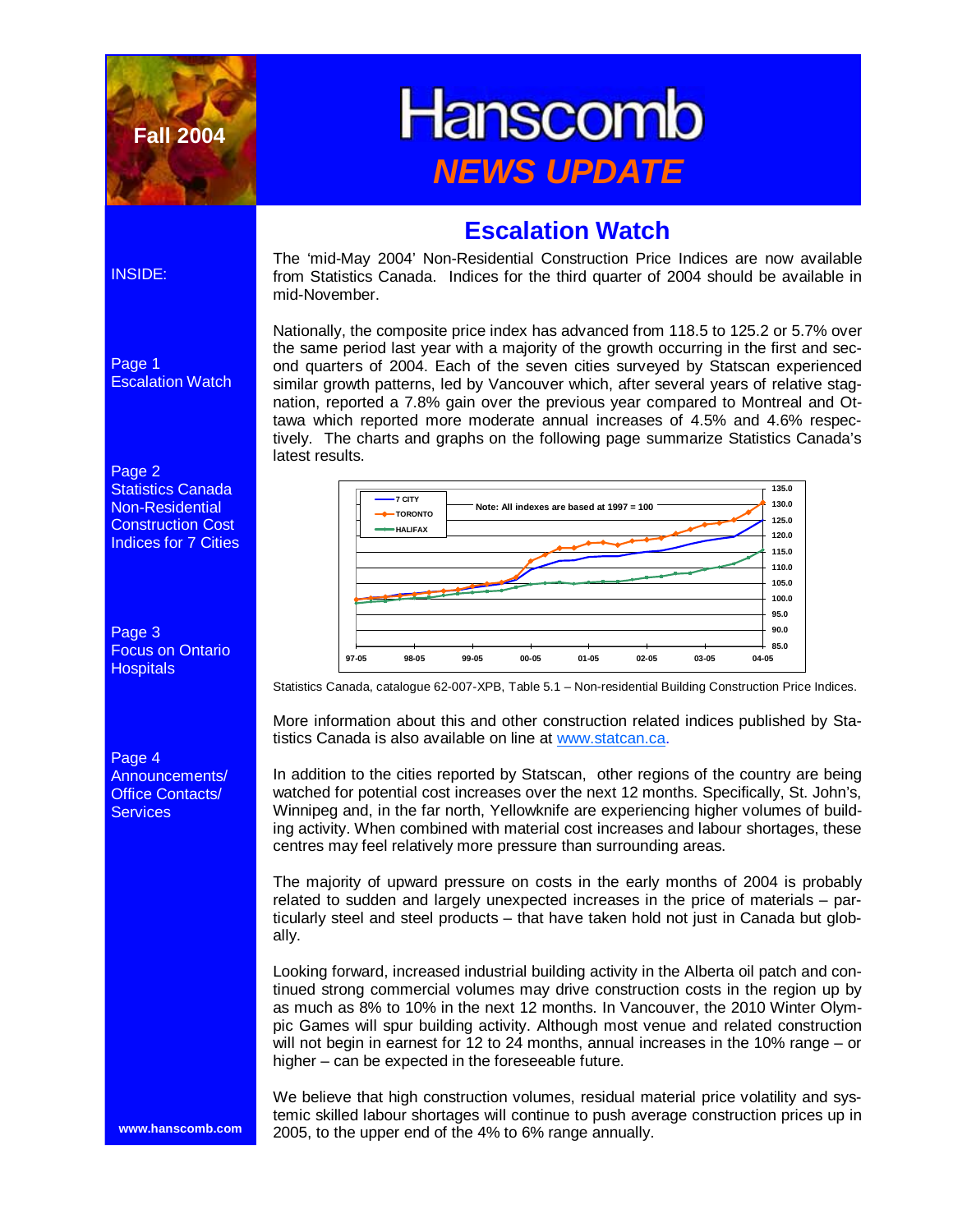#### *STATISTICS CANADA NON-RESIDENTIAL CONSTRUCTION COST INDICES, IN EACH CITY 1997 = 100 (Cat. No. 62-007-XPB)*

| <b>COMPOSITE</b>     |         |         | 2002    |         |         | 2003    |         | 2004    |         |         |
|----------------------|---------|---------|---------|---------|---------|---------|---------|---------|---------|---------|
| 7 CITY               | Mid-Feb | Mid-May | Mid-Aug | Mid-Nov | Mid-Feb | Mid-May | Mid-Aug | Mid-Nov | Mid-Feb | Mid-May |
| Index                | 114.5   | 115.0   | 115.4   | 116.4   | 117.6   | 118.5   | 119.2   | 119.8   | 122.4   | 125.2   |
| Year / Year          |         |         |         |         | 2.7%    | 3.0%    | 3.3%    | 2.9%    | 4.1%    | 5.7%    |
| Quarterly            |         | 0.4%    | 0.3%    | 0.9%    | 1.0%    | 0.8%    | 0.6%    | 0.5%    | 2.2%    | 2.3%    |
| <b>Q.</b> Cumulative | $0.0\%$ | 0.4%    | 0.8%    | 1.7%    | 2.7%    | 3.5%    | 4.1%    | 4.6%    | 6.9%    | 9.3%    |

|                      |         |         | 2002    |         |         | 2003    |         | 2004    |         |         |
|----------------------|---------|---------|---------|---------|---------|---------|---------|---------|---------|---------|
| <b>IHALIFAX</b>      | Mid-Feb | Mid-May | Mid-Aua | Mid-Nov | Mid-Feb | Mid-May | Mid-Aug | Mid-Nov | Mid-Feb | Mid-May |
| Index                | 106.2   | 106.8   | 107.2   | 108.1   | 108.3   | 109.5   | 110.2   | 111.2   | 113.2   | 115.6   |
| Year / Year          |         |         |         |         | 2.0%    | 2.5%    | 2.8%    | 2.9%    | 4.5%    | 5.6%    |
| <b>Quarterly</b>     |         | 0.6%    | 0.4%    | 0.8%    | 0.2%    | 1.1%    | 0.6%    | 0.9%    | 1.8%    | 2.1%    |
| <b>Q.</b> Cumulative | 0.0%    | 0.6%    | 0.9%    | 1.8%    | 2.0%    | 3.1%    | 3.8%    | 4.7%    | 6.6%    | 8.9%    |

**2002 2003 2004**







|     |         |         | 2003    |                | 2004    |         |  | 135.0          |                                                     |     |    |    |    |    |    |    |     |    |       |
|-----|---------|---------|---------|----------------|---------|---------|--|----------------|-----------------------------------------------------|-----|----|----|----|----|----|----|-----|----|-------|
| v l | Mid-Feb | Mid-May | Mid-Aug | <b>Mid-Nov</b> | Mid-Feb | Mid-May |  | 125.0          |                                                     |     |    |    |    |    |    |    |     |    |       |
| 1   | 119.4   | 120.7   | 121.3   | 121.8          | 124.0   | 126.3   |  | 115.0<br>105.0 |                                                     |     |    |    |    |    |    |    |     |    |       |
|     | 3.0%    | 4.0%    | 4.2%    | 3.1%           | 3.9%    | 4.6%    |  | 95.0           |                                                     |     |    |    |    |    |    |    |     |    |       |
|     | 1.1%    | 1.1%    | 0.5%    | 0.4%           | 1.8%    | 1.9%    |  | 85.0           | 92- 93- 94- 95- 96- 97- 98- 99- 00- 01- 02- 03- 04- |     |    |    |    |    |    |    |     |    |       |
|     | 3.0%    | 4.1%    | 4.7%    | 5.1%           | 7.0%    | 9.0%    |  |                | 05<br>05                                            | 0.5 | 05 | 05 | 05 | 05 | 05 | 05 | 0.5 | 05 | 05 05 |

|               |         |         | 2002    |         |         | 2003            |         | 2004    |         |         |
|---------------|---------|---------|---------|---------|---------|-----------------|---------|---------|---------|---------|
| <b>OTTAWA</b> | Mid-Feb | Mid-May | Mid-Aug | Mid-Nov |         | Mid-Feb Mid-May | Mid-Aug | Mid-Nov | Mid-Feb | Mid-May |
| Index         | 115.9   | 116.1   | 116.4   | 118.1   | 119.4   | 120.7           | 121.3   | 121.8   | 124.0   | 126.3   |
| Year / Year   |         |         |         |         | 3.0%    | 4.0%            | 4.2%    | 3.1%    | 3.9%    | 4.6%    |
| Quarterly     |         | 0.2%    | 0.3%    | 1.5%    | $1.1\%$ | 1.1%            | 0.5%    | 0.4%    | 1.8%    | 1.9%    |
| Q. Cumulative | 0.0%    | 0.2%    | 0.4%    | 1.9%    | 3.0%    | 4.1%            | 4.7%    | 5.1%    | 7.0%    | 9.0%    |

|                |         |       | 2002  |                                                                     |         |       | 2003  |       |         | 2004    | 135.0          |                                                     |
|----------------|---------|-------|-------|---------------------------------------------------------------------|---------|-------|-------|-------|---------|---------|----------------|-----------------------------------------------------|
| <b>TORONTO</b> | Mid-Feb |       |       | Mid-May   Mid-Aug   Mid-Nov   Mid-Feb   Mid-May   Mid-Aug   Mid-Nov |         |       |       |       | Mid-Feb | Mid-May | 125.0          |                                                     |
| Index          | 18.5    | 118.9 | 119.4 | 120.8                                                               | 122.21  | 123.7 | 124.2 | 125.2 | 127.6   | 130.7   | 115.0<br>105.0 |                                                     |
| Year / Year    |         |       |       |                                                                     | 3.1%    | 4.0%  | 4.0%  | 3.6%  | 4.4%    | 5.7%    | 95.0           |                                                     |
| Quarterly      |         | 0.3%  | 0.4%  | .2%                                                                 | $1.2\%$ | .2%   | 0.4%  | 0.8%  | .9%     | 2.4%    | 85.0           | 92- 93- 94- 95- 96- 97- 98- 99- 00- 01- 02- 03- 04- |
| Q. Cumulative  | $0.0\%$ | 0.3%  | 0.8%  | .9%                                                                 | $3.1\%$ | 4.4%  | 4.8%  | 5.7%  | .7%     | 10.3%   |                |                                                     |

|                  |         |         | 2002    |         |         | 2003    | 2004    |         |         |         |
|------------------|---------|---------|---------|---------|---------|---------|---------|---------|---------|---------|
| <b>CALGARY</b>   | Mid-Feb | Mid-May | Mid-Aug | Mid-Nov | Mid-Feb | Mid-May | Mid-Aug | Mid-Nov | Mid-Feb | Mid-May |
| Index            | 114.7   | 115.6l  | 116.3   | 116.7   | 118.5   | 119.5   | 119.7   | 119.9   | 123.0   | 126.1   |
| Year / Year      |         |         |         |         | 3.3%    | 3.4%    | 2.9%    | 2.7%    | 3.8%    | 5.5%    |
| <b>Quarterly</b> |         | 0.8%    | 0.6%    | 0.3%    | 1.5%    | 0.8%    | 0.2%    | 0.2%    | 2.6%    | 2.5%    |
| Q. Cumulative    | 0.0%    | 0.8%    | .4%     | 1.7%    | 3.3%    | 4.2%    | 4.4%    | 4.5%    | 7.2%    | 9.9%    |

|                 |         |         | 2002    |         |         | 2003    |         | 2004    |         |         |
|-----------------|---------|---------|---------|---------|---------|---------|---------|---------|---------|---------|
| <b>EDMONTON</b> | Mid-Feb | Mid-Mav | Mid-Aua | Mid-Nov | Mid-Feb | Mid-May | Mid-Aua | Mid-Nov | Mid-Feb | Mid-May |
| Index           | 113.4   | 114.1   | 115.0   | 115.2   | 116.6   | 117.4   | 117.7   | 118.3   | 121.3   | 124.2   |
| Year / Year     |         |         |         |         | 2.8%    | 2.9%    | 2.3%    | 2.7%    | 4.0%    | 5.8%    |
| Quarterly       |         | 0.6%    | 0.8%    | 0.2%    | 1.2%    | 0.7%    | 0.3%    | 0.5%    | 2.5%    | 2.4%    |
| Q. Cumulative   | 0.0%    | 0.6%    | 1.4%    | 1.6%    | 2.8%    | 3.5%    | 3.8%    | 4.3%    | 7.0%    | 9.5%    |

|                  |         |         | 2002    |           |         | 2003      | 2004    |         |         |         |
|------------------|---------|---------|---------|-----------|---------|-----------|---------|---------|---------|---------|
| <b>VANCOUVER</b> | Mid-Feb | Mid-May | Mid-Aua | Mid-Nov   | Mid-Feb | Mid-May   | Mid-Aua | Mid-Nov | Mid-Feb | Mid-May |
| Index            | 107.1   | 107.4   | 107.7   | 107.6     | 108.4   | 108.3     | 108.9   | 109.7   | 113.5   | 116.8   |
| Year / Year      |         |         |         |           | 1.2%    | 0.8%      | 1.1%    | 2.0%    | 4.7%    | 7.8%    |
| Quarterly        |         | 0.3%    | 0.3%    | $(0.1\%)$ | 0.7%    | $(0.1\%)$ | 0.6%    | 0.7%    | 3.5%    | 2.9%    |
| Q. Cumulative    | 0.0%    | 0.3%    | 0.6%    | 0.5%      | 1.2%    | 1.1%      | 1.7%    | 2.4%    | 6.0%    | 9.1%    |







ৰ্শ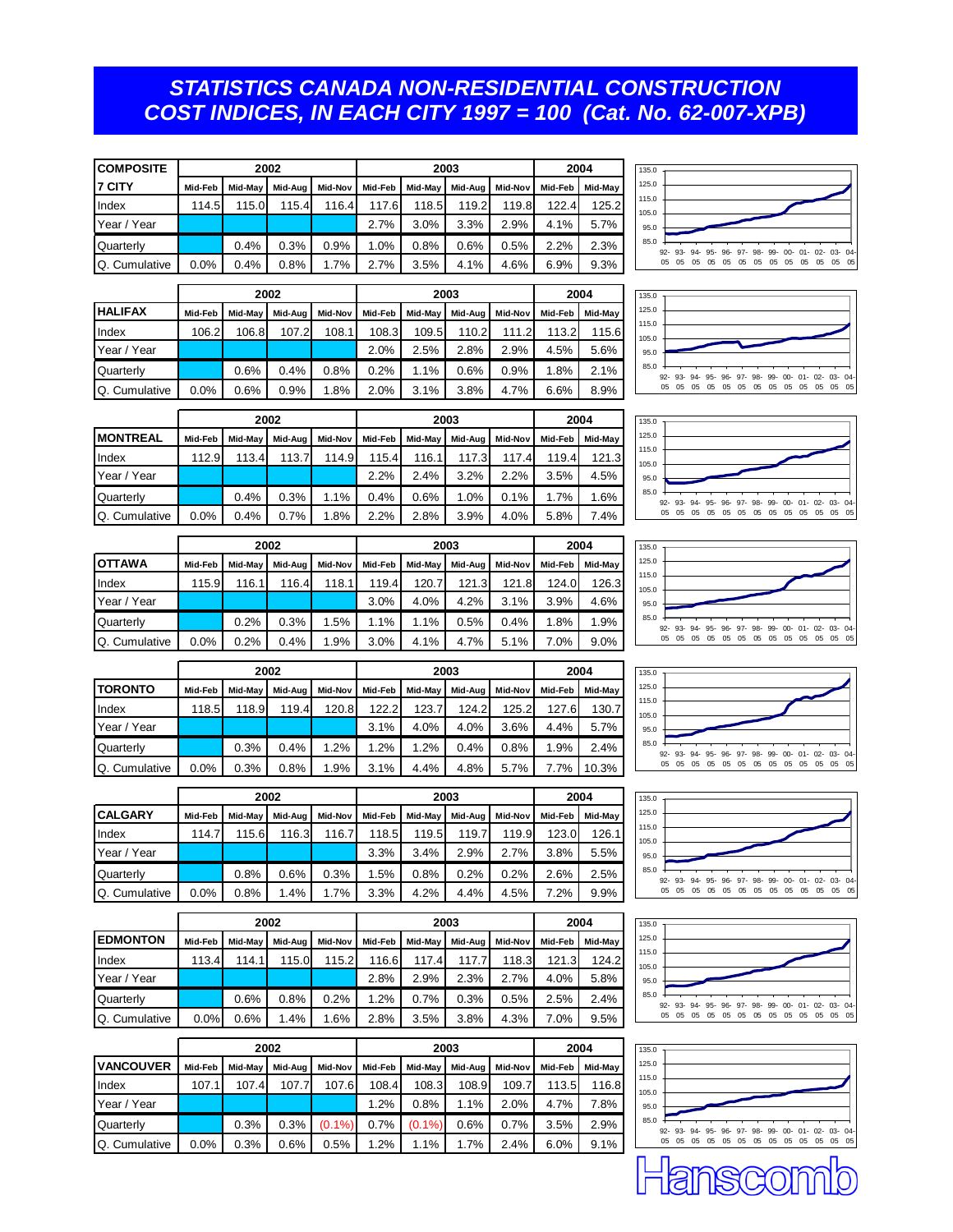## *FOCUS ON ONTARIO HOSPITALS*



Architectural rendering of the R. S. McLaughlin Durham Regional Cancer Centre

supporting buildings will have been renovated and a new patient care tower, central utilities plant, and cancer centre will have been added as part the hospital's redevelopment.

Hanscomb is providing Cost Planning and Value Management Facilitation to Lakeridge's redevelopment and the firm is continuing to work closely with the Hospital providing Risk Analysis services to aid in the management of the hospital's budget.

In addition to the Oshawa campus, the Lakeridge Health Corporation delivers health care services to the various communities of Durham region from its four other sites which are also in various stages of redevelopment.



**Research Group**

Hanscomb is pleased to announce the formation of the *Applied R e s e a r c h Group.* The new division

will serve clients with customized costing models and construction cost information tailored to their requirements. Recently, the Applied Re-

search Group completed detailed cost information database and models used by the Municipal Property Assessment Corporation (formerly OPAC) to support their evaluation of property taxes for commercial and industrial facilities in the province of Ontario. The group's recent initiative was the development of detailed functional area cost models for use in hospitals redevelopment budgeting.

### **Lakeridge Health Corporation**

The Oshawa campus of the Lakeridge Health Corporation is currently well into its five phase redevelopment. When complete, most of the existing facilities and

In October, Paul Westbrook, Hanscomb Chair and Executive VP, addressed a group of government healthcare officials, facility executives and design professionals attending the Murphy Hilgers Knowledge Exchange Roundtable. The roundtable theme was Development Anxiety. Mr. Westbrook spoke about Hanscomb's recent initiatives in the field of Risk Management and it's application to the healthcare facility budgeting process. In addition to the traditionally recognized cost estimating risks, Hanscomb's approach includes investigation of a range of other project risks including scope, schedule and funding issues.

**Risk Management**

There are significant cost risks associated with any capital project. Understanding the nature and potential impact of these risks is the foundation of an effective Risk Management strat-

egy.

Long Term Care Centre • Belleville General Hospital • Brockville Psychiatric Facility

• Algoma Cancer Centre • Bancroft Hospital and

**Ontario** 

**Hospitals** 

**Representative** 

- Cornwall General Hospital
- Grand River Hospital
- Haliburton Highlands Health Services
- Halton Healthcare Services Corporation
- Hamilton Health Sciences Corporation
- Hôpital Montfort Hospital
- Hospital for Sick Children
- Hôtel-Dieu Kingston
- Humber River Regional Hospital
- Kingston General Hospital
- Kingston Regional Cancer Centre
- Lake of the Woods District Hospital
- Lakeridge Health Corporation
- Lennox & Addington County General Hospital
- London General Hospital
- Markham Stouffville Hospital
- McMaster University Medical Centre
- Milton District Hospital
- Norfolk General Hospital
- North York General
- Orillia General Hospital
- Peterborough Regional Health Centre
- Sault Area Hospitals
- Scarborough General Hospital
- Southlake Regional Health Centre
- St. Joseph's Health Centre
- St. Michael's Hospital
- Sudbury General Hospital
- Sunnybrook and Women's College
- Health Sciences Centre • The Children's Hospital of Eastern Ontario
- The Royal Ottawa Hospital
- Timmins & District Hospital
- University Health Network
- West Park Memorial Hospital
- William Osler Health Centre
- *and more...*